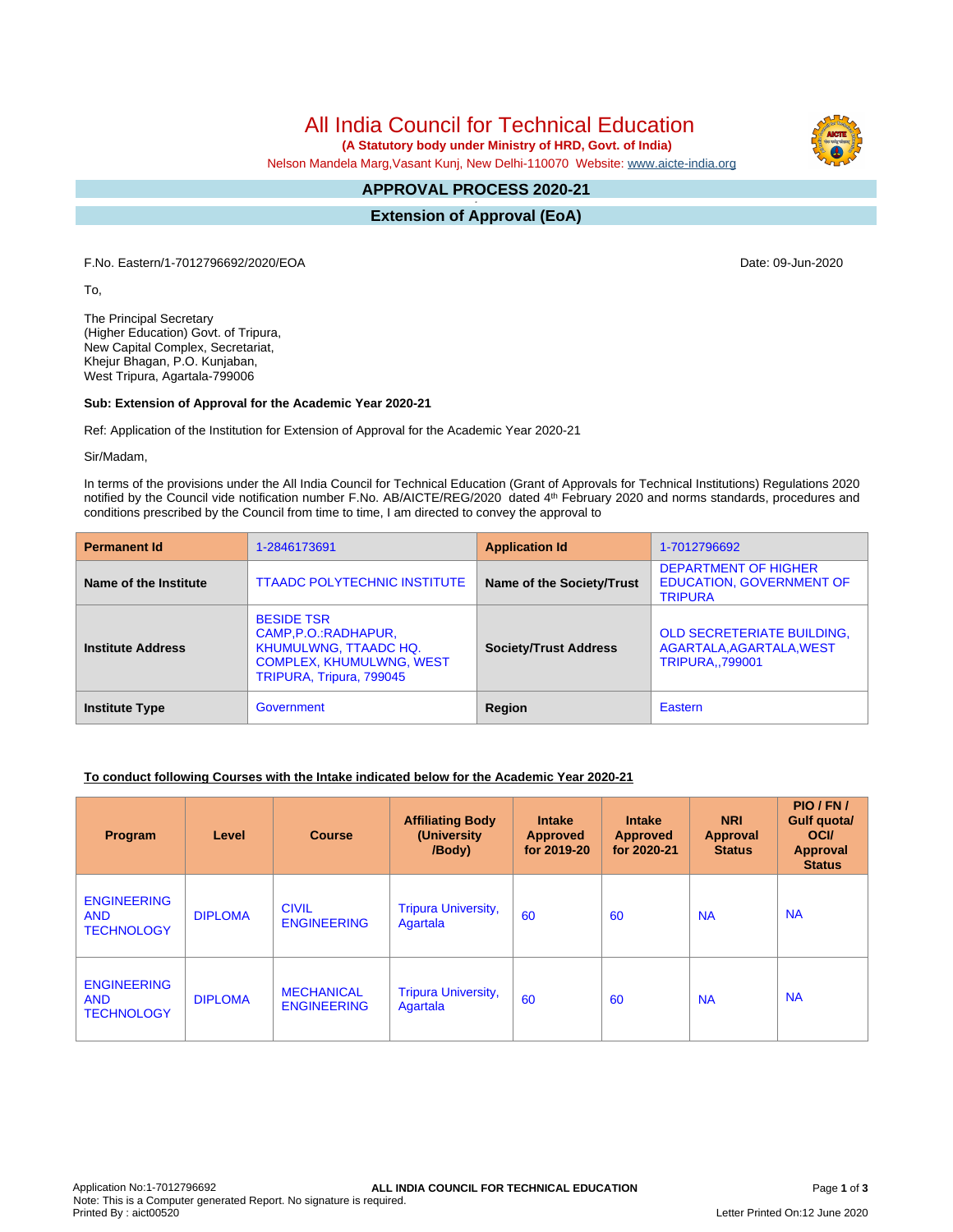| <b>ENGINEERING</b><br><b>ELECTRICAL</b><br><b>Tripura University,</b><br><b>NA</b><br>60<br><b>DIPLOMA</b><br><b>NA</b><br><b>AND</b><br>60<br><b>ENGINEERING</b><br>Agartala<br><b>TECHNOLOGY</b> |
|----------------------------------------------------------------------------------------------------------------------------------------------------------------------------------------------------|
|----------------------------------------------------------------------------------------------------------------------------------------------------------------------------------------------------|

#### **It is mandatory to comply with all the essential requirements as given in APH 2020-21 (Appendix 6)**

## **Important Instructions**

- 1. The State Government/ UT/ Directorate of Technical Education/ Directorate of Medical Education shall ensure that 10% of reservation for Economically Weaker Section (EWS) as per the reservation policy for admission, operational from the Academic year 2020-21 is implemented without affecting the reservation percentages of SC/ ST/ OBC/ General. However, this would not be applicable in the case of Minority Institutions referred to the Clause (1) of Article 30 of Constitution of India. Such Institution shall be permitted to increase in annual permitted strength over a maximum period of two years beginning with the Academic Year 2020-21
- 2. The Institution offering courses earlier in the Regular Shift, First Shift, Second Shift/Part Time now amalgamated as total intake shall have to fulfil all facilities such as Infrastructure, Faculty and other requirements as per the norms specified in the Approval Process Handbook 2020-21 for the Total Approved Intake. Further, the Institutions Deemed to be Universities/ Institutions having Accreditation/ Autonomy status shall have to maintain the Faculty: Student ratio as specified in the Approval Process Handbook. All such Institutions/ Universities shall have to create the necessary Faculty, Infrastructure and other facilities WITHIN 2 YEARS to fulfil the norms based on the Affidavit submitted to AICTE.
- 3. In case of any differences in content in this Computer generated Extension of Approval Letter, the content/information as approved by the Executive Council / General Council as available on the record of AICTE shall be final and binding.
- 4. Strict compliance of Anti-Ragging Regulation: Approval is subject to strict compliance of provisions made in AICTE Regulation notified vide F. No. 373/Legal/AICTE/2009 dated July 1, 2009 for Prevention and Prohibition of Ragging in Technical Institutions. In case Institution fails to take adequate steps to Prevent Ragging or fails to act in accordance with AICTE Regulation or fails to punish perpetrators or incidents of Ragging, it will be liable to take any action as defined under clause 9(4) of the said Regulation.

**Prof.Rajive Kumar Member Secretary, AICTE**

Copy to:

- **1. The Director Of Technical Education\*\*, Tripura**
- **2. The Principal / Director,** TTAADC POLYTECHNIC INSTITUTE Beside Tsr Camp,P.O.:Radhapur, Khumulwng, Ttaadc Hq. Complex, Khumulwng,West Tripura, Tripura,799045
- **3. The Secretary / Chairman,** OLD SECRETERIATE BUILDING, AGARTALA AGARTALA,WEST TRIPURA ,799001
- **4. The Regional Officer,** All India Council for Technical Education College of Leather Technology Campus Block LB, Sector III, Salt Lake City Kolkata - 700 098, West Bengal